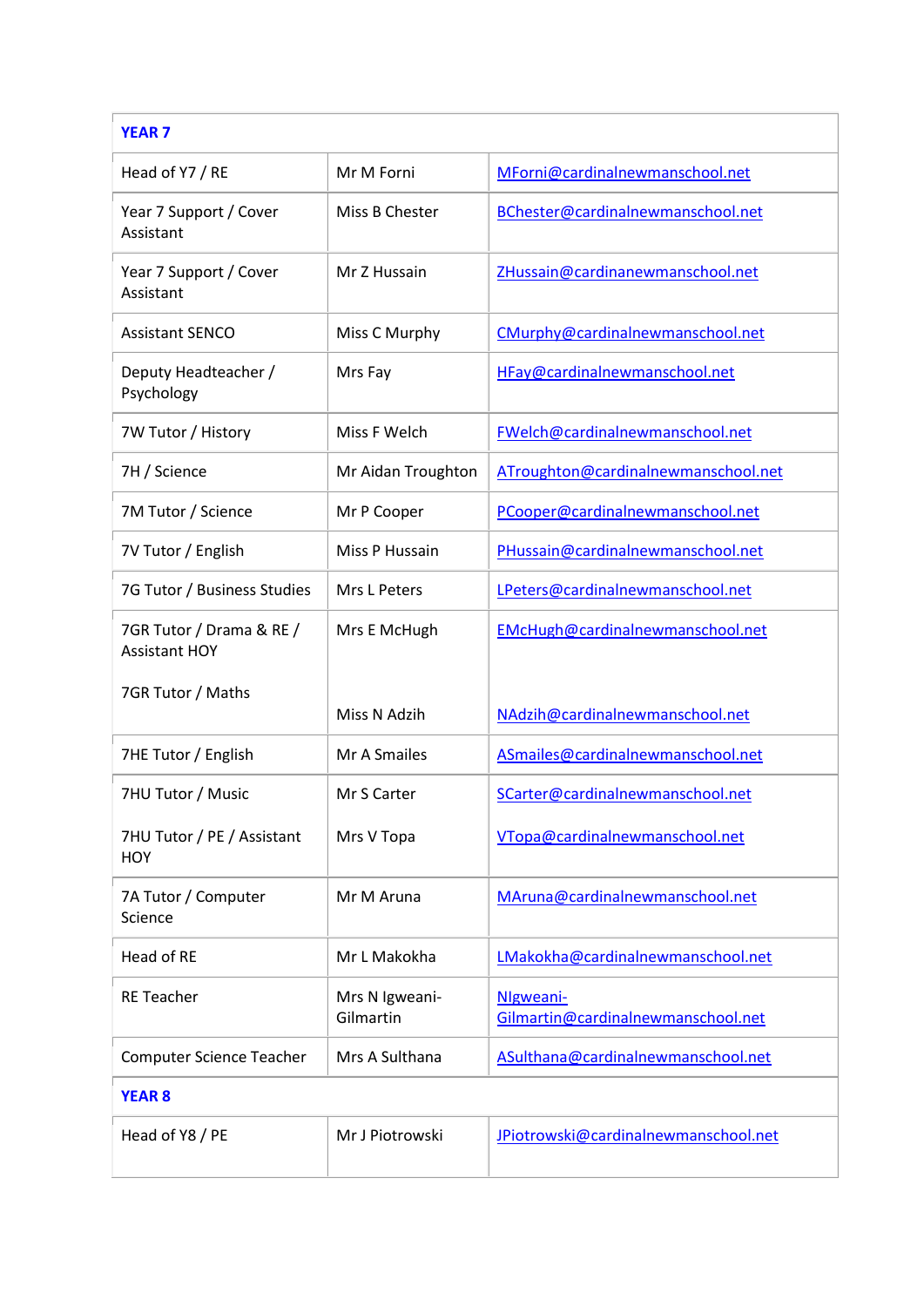| Year 7 Support / Cover<br>Assistant                                         | Mrs M Khan     | MKhan@cardinalnewmanschool.net     |
|-----------------------------------------------------------------------------|----------------|------------------------------------|
| Y8 Senior Teacher Link /<br>Deputy Headteacher /<br><b>Business Studies</b> | Mrs M Chappell | MChappell@cardinalnewmanschool.net |
| 8W Tutor / English                                                          | Miss E Fealy   | EFealy@cardinalnewmanschool.net    |
| 8H Tutor / English                                                          | Mr N Garvey    | NGarvey@cardinalnewmanschool.net   |
| 8M Tutor / French                                                           | Mrs A Spencer  | ASpencer@cardinalnewmanschool.net  |
| 8V Tutor / RE                                                               | Mrs E Finn     | EMcgirr@cardinalnewmanschool.net   |
| 8A Tutor / Art & Graphics                                                   | Ms E Farnham   | EFarnham@cardinalnewmanschool.net  |
| 8G Tutor / English                                                          | Mrs J Pratten  | JPratten@cardinalnewmanschool.net  |
| 8GR Tutor / Maths                                                           | Mr A Paparam   | APaparam@cardinalnewmanschool.net  |
| 8HE Tutor / English                                                         | Miss M Malik   | MMalik@cardinalnewmanschool.net    |
| 8HE Tutor / Maths                                                           | Mrs T Bennett  | TBennett@cardinalnewmanschool.net  |
| 8HU Tutor / Maths /<br><b>Assistant HOY</b>                                 | Mr J Hussain   | JHussain@cardinalnewmanschool.net  |
| Head of Drama (Tues,<br>Weds, Fri)                                          | Mrs D Deveney  | DDeveney@cardinalnewmanschool.net  |
| <b>Teacher of English</b>                                                   | Mr G Ritchie   | GRitchie@cardinalnewmanschool.net  |
| <b>Head of MFL</b>                                                          | Mr Y Le Coguic | YLeCoguic@cardinalnewmanschool.net |
| <b>Head of Computer Science</b>                                             | Mr K Govender  | KGovender@cardinalnewmanschool.net |
| Head of Drama /<br><b>Performing Arts</b>                                   | Mrs L Wigley   | LWigley@cardinalnewmanschool.net   |
| <b>YEAR 9</b>                                                               |                |                                    |
| Head of Y9 / PE                                                             | Mr P Gale      | PGale@cardinalnewmanschool.net     |
| Year 9 Support / Cover<br>Assistant                                         | Mrs K Morris   | KMorris@cardinalnewmanschool.net   |
| Year 9 Support / Cover<br>Assistant                                         | Mrs E Degui    | EDegui@cardinalnewmanschool.net    |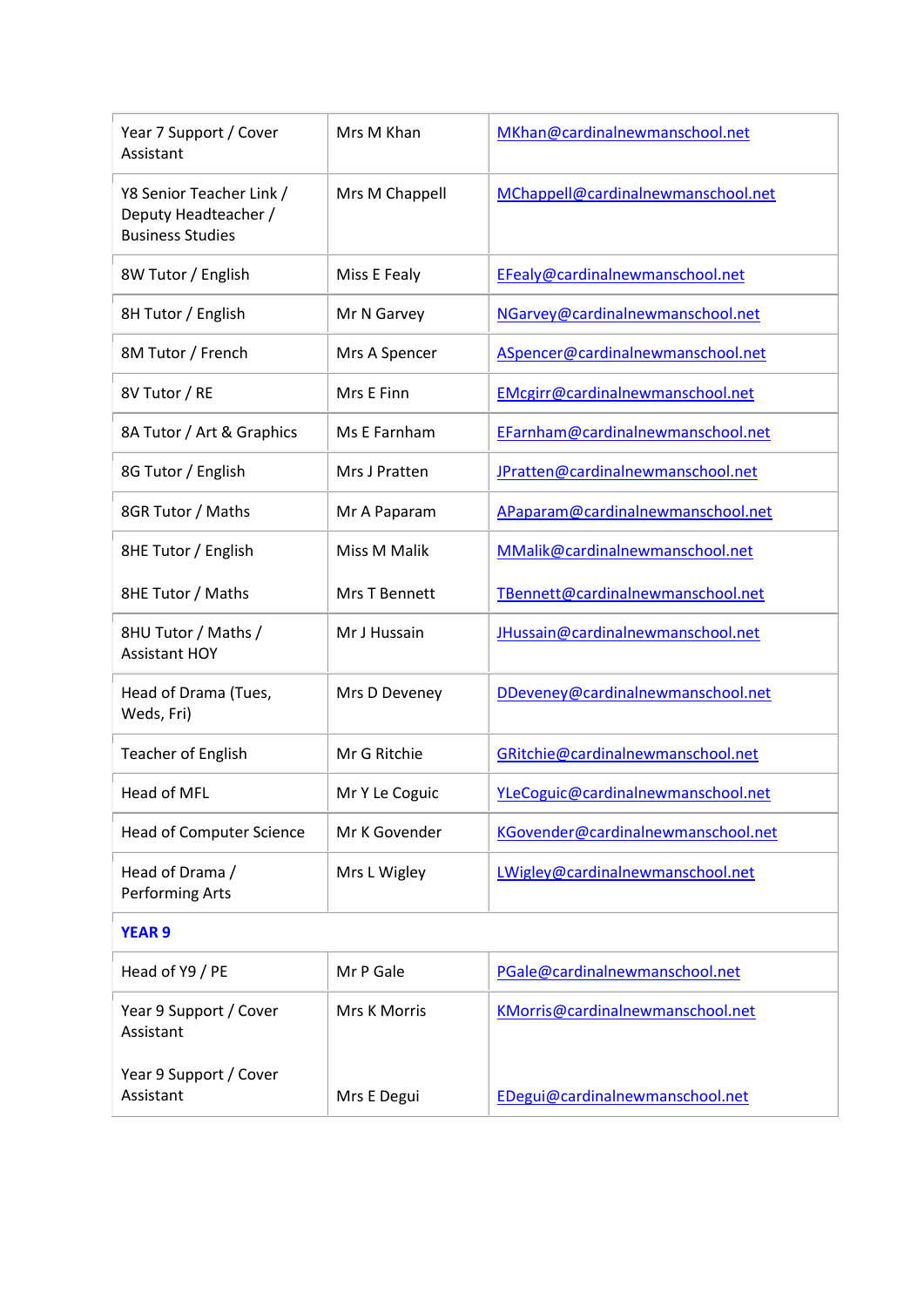| Y9 Senior Teacher Link /<br>Assistant Headteacher /<br><b>Business Studies</b> | Mr P Hegarty     | PHegarty@cardinalnewmanschool.net    |
|--------------------------------------------------------------------------------|------------------|--------------------------------------|
| 9W Tutor / Maths                                                               | Mr J Miah        | JMiah@cardinalnewmanschool.net       |
| 9H Tutor / Science /<br><b>Assistant HOY</b>                                   | Mr D Haparari    | DHaparari@cardinalnewmanschool.net   |
| 9M Tutor / Maths                                                               | Mrs S Begum      | SBegum@cardinalnewmanschool.net      |
| 9V Tutor / Science                                                             | Miss M Rahman    | MRahman@cardinalnewmanschool.net     |
| 9G Tutor / Maths                                                               | Mrs N Anwar      | NAnwar@cardinalnewmanschool.net      |
| 9GR Tutor / RE                                                                 | Miss B Joseph    | BJoseph@cardinalnewmanschool.net     |
| 9HE Tutor / English                                                            | Mrs S Ali        | SAli@cardinalnewmanschool.net        |
| 9HU Tutor / Science /<br><b>Assistant HOY</b>                                  | Mrs S Welch      | Sbarratt@cardinalnewmanschool.net    |
| 9A Tutor / Geography                                                           | Mr D Cunningham  | DCunningham@cardinalnewmanschool.net |
| Head of Geography                                                              | Mrs N Chauhan    | NChauhan@cardinalnewmanschool.net    |
| Head of Geography                                                              | Mrs F Archer     | FArcher@cardinalnewmanschool.net     |
| <b>Computer Science Teacher</b>                                                | Ms A Veiou       | AVeiou@cardinalnewmanschool.net      |
| <b>YEAR 10</b>                                                                 |                  |                                      |
| Head of Y10 / History                                                          | Mr T Kirby       | TKirby@cardinalnewmanschool.net      |
| Year 10 Assistant / Cover<br>Assistant                                         | Mrs J Bond       | JBond@cardinalnewmanschool.net       |
| Y10 Senior Teacher Link /<br>Deputy Headteacher /<br>Science                   | Miss C Daly      | CDaly@cardinalnewmanschool.net       |
| 10W Tutor / Art & Design                                                       | Mrs L Foley      | LFoley@cardinalnewmanschool.net      |
| 10H Tutor/Maths/<br><b>Assistant HOY</b>                                       | Mr M Bell        | MBell@cardinalnewmanschool.net       |
| 10M Tutor / Science                                                            | Miss S McSweeney | SMcsweeney@cardinalnewmanschool.net  |
| 10V Tutor / Science                                                            | Mr M Waterhouse  | MWaterhouse@cardinalnewmanschool.net |
| 10A Tutor / Maths                                                              | Mr L Robinson    | LRobinson@cardinalnewmanschool.net   |
| 10G Tutor / Science                                                            | Ms P McKetty     | PMcketty@cardinalnewmanschool.net    |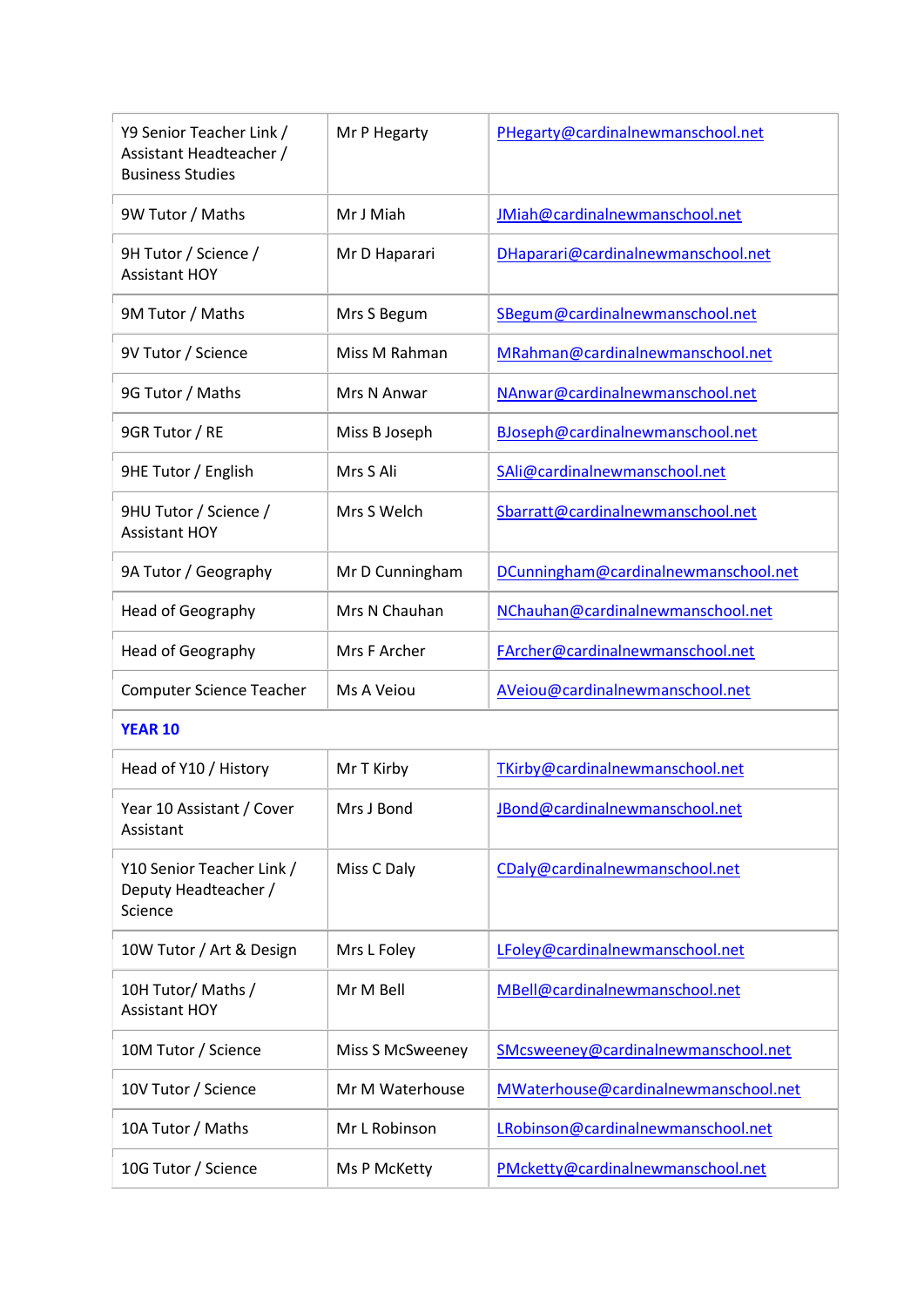| 10GR Tutor / Drama                                            | Mr L Mulholland | LMulholland@cardinalnewmanschool.net |
|---------------------------------------------------------------|-----------------|--------------------------------------|
| 10HE Tutor / English                                          | Miss M O'Toole  | MOtoole@cardinalnewmanschool.net     |
| 10HU Tutor / Science                                          | Mrs R Bailey    | RBailey@cardinalnewmanschool.net     |
| 10HU / Geography                                              | Mr R Florence   | RFlorence@cardinalnewmanschool.net   |
| Science / PSHE Coordinator                                    | Miss C Jenkins  | CJenkins@cardinalnewmanschool.net    |
| Head of PE                                                    | Mr P Adams      | PAdams@cardinalnewmanschool.net      |
| <b>Science Teacher</b>                                        | Mrs S Halliwell | SHalliwell@cardinalnewmanschool.net  |
| <b>YEAR 11</b>                                                |                 |                                      |
| Head of Y11 / RE                                              | Mrs V Roulston  | VTownsend@cardinalnewmanschool.net   |
| Year 11 Assistant / Cover<br>Assistant                        | Mrs T Shaikh    | TShaikh@cardinalnewmanschool.net     |
| Y11 Senior Teacher Link /<br>Assistant Headteacher /<br>Maths | Mrs C-M Curtis  | ccurtis@cardinalnewmanschool.net     |
| 11W Tutor / Art & Design                                      | Mrs B Kravcova  | BKravcova@cardinalnewmanschool.net   |
| 11W Tutor / English                                           | Mrs J Grant     | JGrant@cardinalnewmanschool.net      |
| 11H Tutor / English /<br><b>Assistant HOY</b>                 | Miss M Oketunji | MOketunji@cardinalnewmanschool.net   |
| 11M Tutor / History /<br><b>Assistant HOY</b>                 | Miss S Keane    | SKeane@cardinalnewmanschool.net      |
| 11V Tutor / RE / MFL                                          | Mr K Wille      | KWille@cardinalnewmanschool.net      |
| 11A Tutor / PE                                                | Mr J Emmett     | JEmmett@cardinalnewmanschool.net     |
| 11G Tutor / English                                           | Mrs L Nicholls  | LNicholls@cardinalnewmanschool.net   |
| 11GR Tutor / Design<br>Technology                             | Mr A Brockett   | ABrockett@cardinalnewmanschool.net   |
| 11HE Tutor / English                                          | Mrs T Okusanya  | TOkusanya@cardinalnewmanschool.net   |
| 11HU Tutor / French                                           | Mrs C Conway    | CConway@cardinalnewmanschool.net     |
| 11HU / Geography                                              | Mrs N Chauhan   | NChauhan@cardinalnewmanschool.net    |
| 11B Tutor / Maths                                             | Mrs S Streater  | SStreater@cardinalnewmanschool.net   |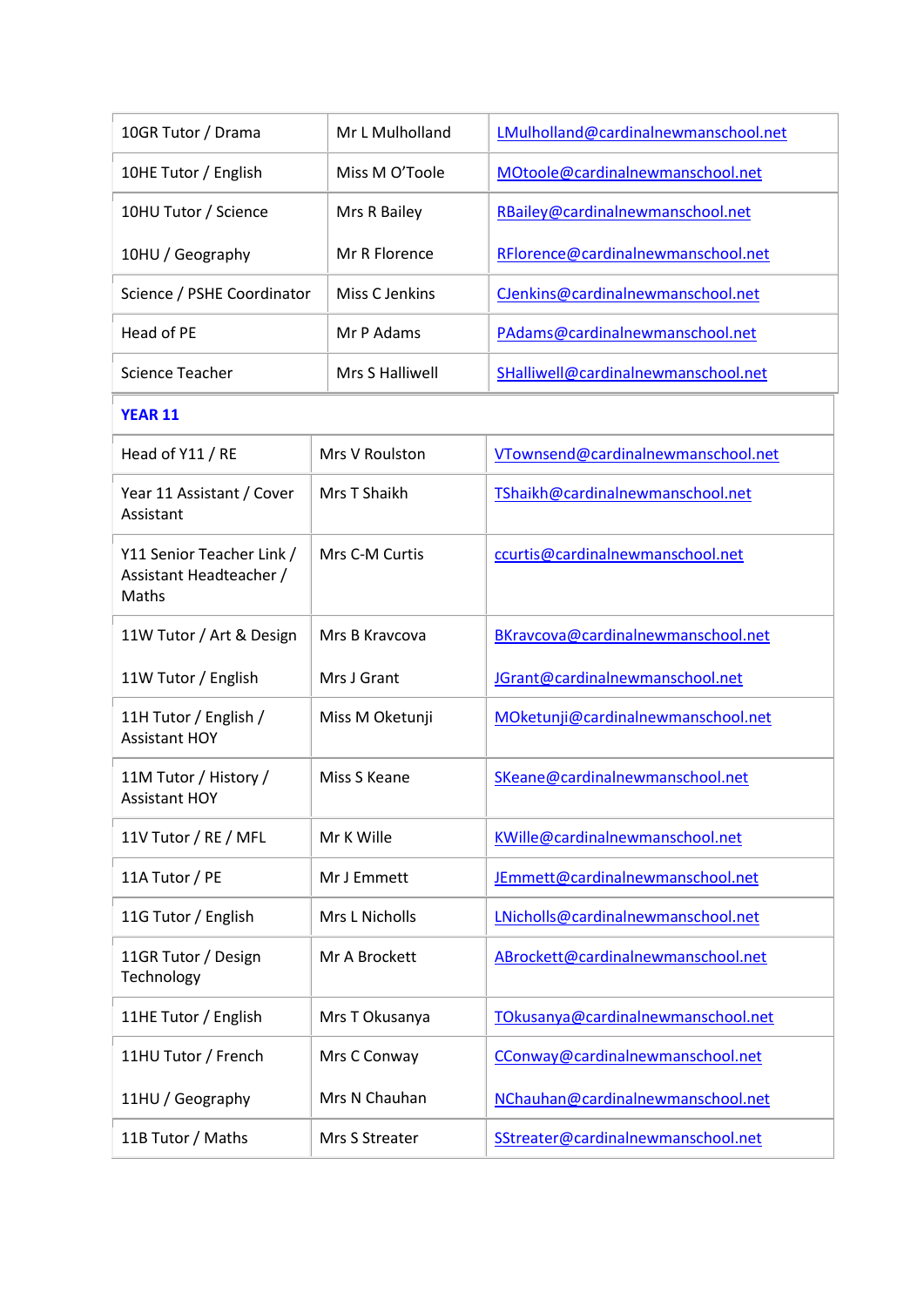| <b>Assistant Head of MFL</b>                                     | Mrs C Conway        | CConway@cardinalnewmanschool.net        |
|------------------------------------------------------------------|---------------------|-----------------------------------------|
| <b>Head of Maths</b>                                             | Mr K Ali            | Kali@cardinalnewmanschool.net           |
| <b>Health &amp; Social Care</b><br><b>Trainee</b>                | Miss O Crawford     | OCrawford@cardinalnewmanschool.net      |
| Head of English                                                  | Miss A Dowdeswell   | ADowdeswell@cardinalnewmanschool.net    |
| <b>Sixth Form</b>                                                |                     |                                         |
| Head of Sixth Form /<br>Deputy Headteacher /<br>Maths            | Mr D Martin         | DMartin@cardinalnewmanschool.net        |
| Deputy Head of Sixth<br>Form / Law                               | Mrs R Mclean        | RMclean@cardinalnewmanschool.net        |
| N6 Office Manager /<br>Attendance                                | Ms L Clarke         | LClarke@cardinalnewmanschool.net        |
| N6 HE Coordinator                                                | Ms R Palmiero       | RPalmiero@cardinalnewmanschool.net      |
| 12STGE Tutor / Assistant<br><b>HOD Science</b>                   | Mrs G Young         | GYoung@cardinalnewmanschool.net         |
| 12STGE Tutor / Head of<br>Science                                | Mrs S Brown         | SBrown@cardinalnewmanschool.net         |
| 12STCA Tutor / Media &<br>English                                | Mrs H Frazer        | HFrazer@cardinalnewmanschool.net        |
| 12STCA Tutor / PE                                                | Mrs K Slawinksi     | KSlawinski@cardinalnewmanschool.net     |
| 12STMI Tutor /<br>Psychology & Sociology                         | Mrs L Gendall       | LGendall@cardinalnewmanschool.net       |
| 12STHA Tutor / Science                                           | Mrs A Tyagi         | ATyagi@cardinalnewmanschool.net         |
| 12STPK Tutor / Health &<br>Social Care / Assistant<br><b>HOY</b> | Mrs M Burns         | MBurns@cardinalnewmanschool.net         |
| 12STCEL Tutor / Food, Art<br>& DT                                | Mrs P Powell-Tucker | PPowell-tucker@cardinalnewmanschool.net |
| 12STLO Tutor / MFL                                               | Mrs J Grieves       | JGrieves@cardinalnewmanschool.net       |
| 13STCA Tutor / Head of<br><b>Media Studies</b>                   | Mrs O Walker        | OHigginson@cardinalnewmanschool.net     |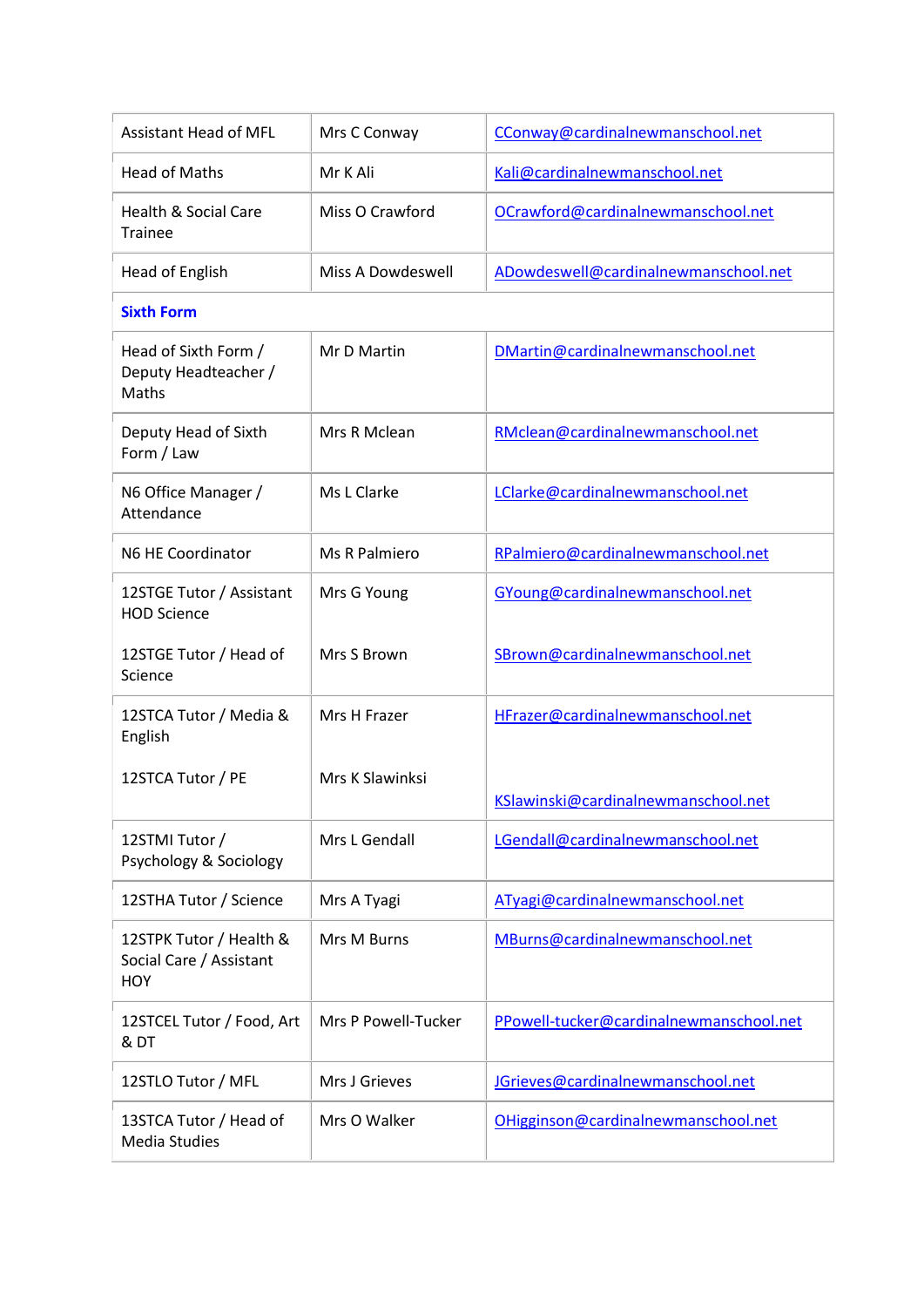| 13STCE Tutor / PE                                 | Miss L Palmer                   | LPalmer@cardinalnewmanschool.net          |
|---------------------------------------------------|---------------------------------|-------------------------------------------|
| 13STGE Tutor / Drama &<br>English                 | Mrs M Cleary                    | MCleary@cardinalnewmanschool.net          |
| 13STGE Tutor / Head of<br><b>Business Studies</b> | Mr Y Hanif                      | YHanif@cardinalnewmanschool.net           |
| 13STGE Tutor / Business                           | Ms Felicia Mahowo               | FMahowo@cardinalnewmanschool.net          |
| 13STHA Tutor / Head of<br>Social Science          | Mrs U Makwana-Hau               | UMakwana@cardinalnewmanschool.net         |
| 13STLO Tutor / Maths                              | Mr H Fanyo                      | HFanyo@cardinalnewmanschool.net           |
| 13STPK Tutor / MFL /<br><b>Assistant HOY</b>      | Mrs E Lawrence                  | ELawrence@cardinalnewmanschool.net        |
| 13STPK Tutor / Head of<br>Art & Design            | Mrs K Bignall                   | KBignall@cardinalnewmanschool.net         |
| 13STMI Tutor / Head of<br>History                 | Mrs E Thoulass                  | EThoulass@cardinalnewmanschool.net        |
| 13STMI Tutor / Science                            | Mrs Anthonia<br>Abiodun-Daniels | AAbiodun-Daniels@cardinalnewmanschool.net |
| <b>Head of Department</b>                         |                                 |                                           |
| Maths                                             | Mr K Ali                        | Kali@cardinalnewmanschool.net             |
| English                                           | Miss A Dowdeswell               | ADowdeswell@cardinalnewmanschool.net      |
| Science                                           | Mrs S Brown                     | SBrown@cardinalnewmanschool.net           |
| Art & Design                                      | Mrs K Bignall                   | KBignall@cardinalnewmanschool.net         |
| Geography                                         | Mrs F Archer                    | FArcher@cardinalnewmanschool.net          |
|                                                   | Mrs N Chauhan                   | NChauhan@cardinalnewmanschool.net         |
| History                                           | Mrs E Thoulass                  | EThoulass@cardinalnewmanschool.net        |
| Food Technology                                   | Mrs S Wint                      | SWint@cardinalnewmanschool.net            |
| <b>Computer Science</b>                           | Mr K Govender                   | KGovender@cardinalnewmanschool.net        |
| Modern Foreign<br>Languages                       | Mr Y Le Coguic                  | YLecoguic@cardinalnewmanschool.net        |
| Music                                             | Mr S Carter                     | SCarter@cardinalnewmanschool.net          |